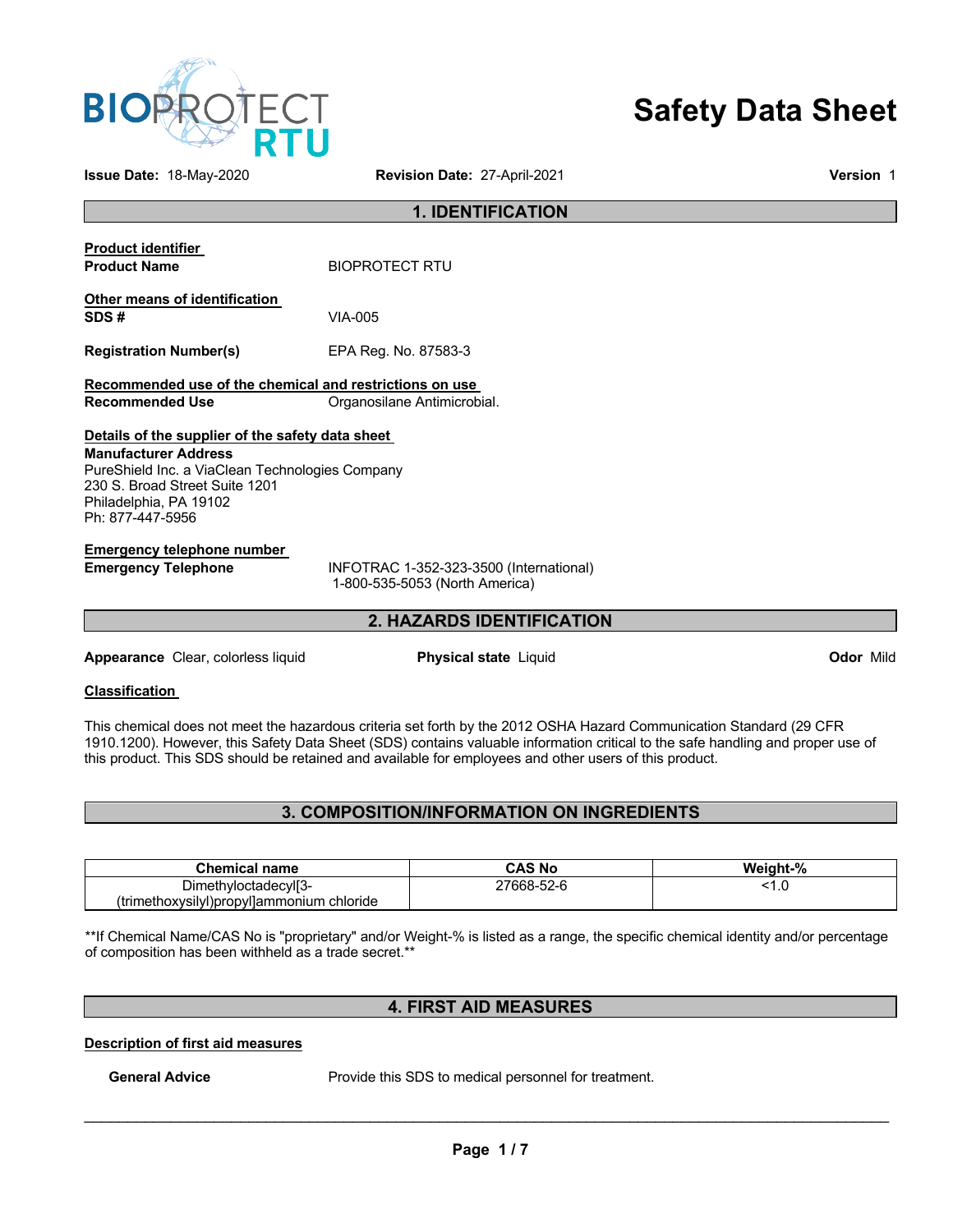| <b>Eye Contact</b>        | Rinse cautiously with water for several minutes. Remove contact lenses, if present and<br>easy to do. Continue rinsing. If eye irritation persists: Get medical advice/attention.                                               |
|---------------------------|---------------------------------------------------------------------------------------------------------------------------------------------------------------------------------------------------------------------------------|
| <b>Skin Contact</b>       | Remove/Take off immediately all contaminated clothing. Rinse skin with water/shower. Call<br>a poison center or doctor/physician if you feel unwell or if skin irritation persists. Wash<br>contaminated clothing before reuse. |
| <b>Inhalation</b>         | Remove exposed individual(s) to fresh air for 20 minutes. Consult a physician/poison center<br>if individual's condition declines or if symptoms persist. If not breathing, give artificial<br>respiration.                     |
| Ingestion                 | Rinse mouth. Do not induce vomiting without medical advice. Drink 1 or 2 glasses of water.<br>Never give anything by mouth to an unconscious person. Call a poison center or<br>doctor/physician if you feel unwell.            |
|                           | Most important symptoms and effects, both acute and delayed                                                                                                                                                                     |
| <b>Symptoms</b>           | Moderate skin and eye irritation. May cause gastrointestinal irritation, nausea, diarrhea, and<br>vomiting.                                                                                                                     |
|                           | <u>Indication of any immediate medical attention and special treatment needed</u>                                                                                                                                               |
| <b>Notes to Physician</b> | Treat symptomatically.                                                                                                                                                                                                          |

### **5. FIRE-FIGHTING MEASURES**

#### **Suitable Extinguishing Media**

Dry chemical. Foam. Water spray (fog). Carbon dioxide (CO2).

**Unsuitable Extinguishing Media** Not determined.

#### **Specific Hazards Arising from the Chemical**

Product is not flammable or combustible.

**Hazardous combustion products** Carbon oxides.

#### **Protective equipment and precautions for firefighters**

As in any fire, wear self-contained breathing apparatus pressure-demand, MSHA/NIOSH (approved or equivalent) and full protective gear. Cool exposed containers with water to prevent rupturing.

### **6. ACCIDENTAL RELEASE MEASURES**

### **Personal precautions, protective equipment and emergency procedures**

| <b>Personal Precautions</b>                          | Wear protective clothing as described in Section 8 of this safety data sheet. Provide<br>adequate ventilation.                                             |
|------------------------------------------------------|------------------------------------------------------------------------------------------------------------------------------------------------------------|
| <b>Environmental precautions</b>                     |                                                                                                                                                            |
| <b>Environmental precautions</b>                     | See Section 12 for additional Ecological Information.                                                                                                      |
| Methods and material for containment and cleaning up |                                                                                                                                                            |
| <b>Methods for Containment</b>                       | Prevent further leakage or spillage if safe to do so. Soak up and contain spill with an inert<br>(i.e. vermiculite, dry sand or earth) absorbent material. |
| <b>Methods for Clean-Up</b>                          | Sweep up and shovel into suitable containers for disposal. For waste disposal, see section<br>13 of the SDS.                                               |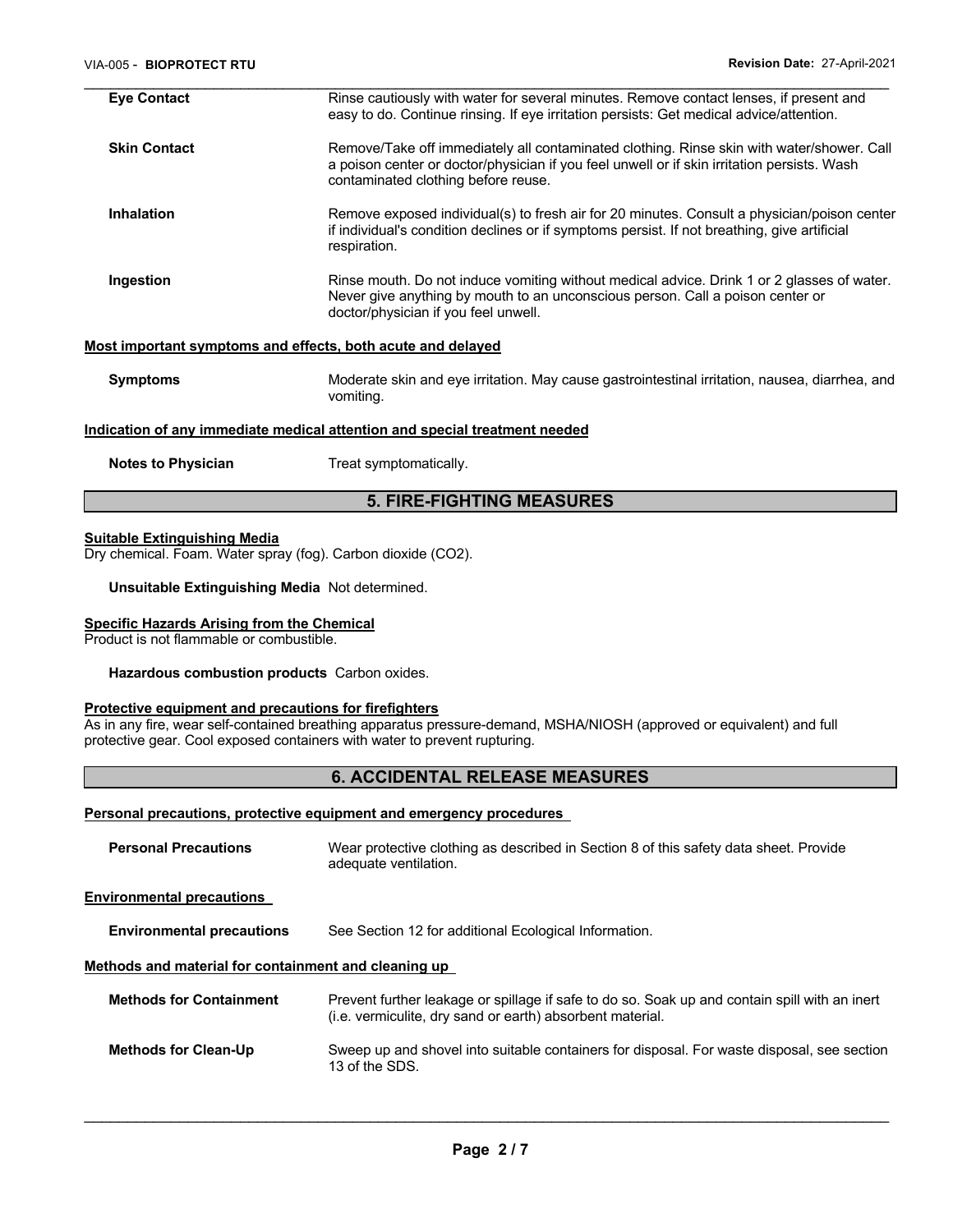| 7. HANDLING AND STORAGE                                               |                                                                                                                                                                                                                                  |  |  |  |
|-----------------------------------------------------------------------|----------------------------------------------------------------------------------------------------------------------------------------------------------------------------------------------------------------------------------|--|--|--|
| <b>Precautions for safe handling</b>                                  |                                                                                                                                                                                                                                  |  |  |  |
| <b>Advice on Safe Handling</b>                                        | Wash face, hands and any exposed skin thoroughly after handling. Do not eat, drink or<br>smoke when using this product. Wear eye/face protection.                                                                                |  |  |  |
| Conditions for safe storage, including any incompatibilities          |                                                                                                                                                                                                                                  |  |  |  |
| <b>Storage Conditions</b>                                             | Keep containers tightly closed in a dry, cool and well-ventilated place.                                                                                                                                                         |  |  |  |
| <b>Incompatible Materials</b>                                         | Do not mix with other cleaners or chemicals. Strong oxidizing agents. Inorganic acids.<br>Inorganic bases.                                                                                                                       |  |  |  |
|                                                                       | 8. EXPOSURE CONTROLS/PERSONAL PROTECTION                                                                                                                                                                                         |  |  |  |
| <b>Exposure Guidelines</b>                                            | No exposure limits noted for ingredient(s). The following information is given as general<br>quidance                                                                                                                            |  |  |  |
| <b>Appropriate engineering controls</b>                               |                                                                                                                                                                                                                                  |  |  |  |
| <b>Engineering Controls</b>                                           | Apply technical measures to comply with the occupational exposure limits. Make<br>emergency eyewash stations, safety/quick-drench showers, and washing facilities available<br>in work area. General ventilation is recommended. |  |  |  |
| Individual protection measures, such as personal protective equipment |                                                                                                                                                                                                                                  |  |  |  |
| <b>Eye/Face Protection</b>                                            | Chemical safety goggles/faceshield. Refer to 29 CFR 1910.133 for eye and face protection<br>regulations.                                                                                                                         |  |  |  |
| <b>Skin and Body Protection</b>                                       | Wear impervious protective clothing, including boots, gloves, lab coat, apron or coveralls,<br>as appropriate, to prevent skin contact. Refer to 29 CFR 1910.138 for appropriate skin and<br>body protection.                    |  |  |  |
| <b>Respiratory Protection</b>                                         | Under normal conditions, respirator is not normally required. Refer to 29 CFR 1910.134 for<br>respiratory protection requirements.                                                                                               |  |  |  |

\_\_\_\_\_\_\_\_\_\_\_\_\_\_\_\_\_\_\_\_\_\_\_\_\_\_\_\_\_\_\_\_\_\_\_\_\_\_\_\_\_\_\_\_\_\_\_\_\_\_\_\_\_\_\_\_\_\_\_\_\_\_\_\_\_\_\_\_\_\_\_\_\_\_\_\_\_\_\_\_\_\_\_\_\_\_\_\_\_\_\_\_\_

**General Hygiene Considerations** Handle in accordance with good industrial hygiene and safety practice.

### **9. PHYSICAL AND CHEMICAL PROPERTIES**

### **Information on basic physical and chemical properties**

| <b>Physical state</b><br>Appearance<br>Color | Liauid<br>Clear, colorless liquid<br>Clear, colorless | Odor<br><b>Odor Threshold</b> | Mild<br>Not determined |
|----------------------------------------------|-------------------------------------------------------|-------------------------------|------------------------|
| <b>Property</b>                              | <b>Values</b>                                         | Remarks • Method              |                        |
| рH                                           | $-5.0$                                                |                               |                        |
| Melting point / freezing point               | Not determined                                        |                               |                        |
| Boiling point / boiling range                | >210                                                  |                               |                        |
| <b>Flash point</b>                           | Not determined                                        |                               |                        |
| <b>Evaporation Rate</b>                      | Not determined                                        |                               |                        |
| <b>Flammability (Solid, Gas)</b>             | Not determined                                        |                               |                        |
| <b>Flammability Limit in Air</b>             |                                                       |                               |                        |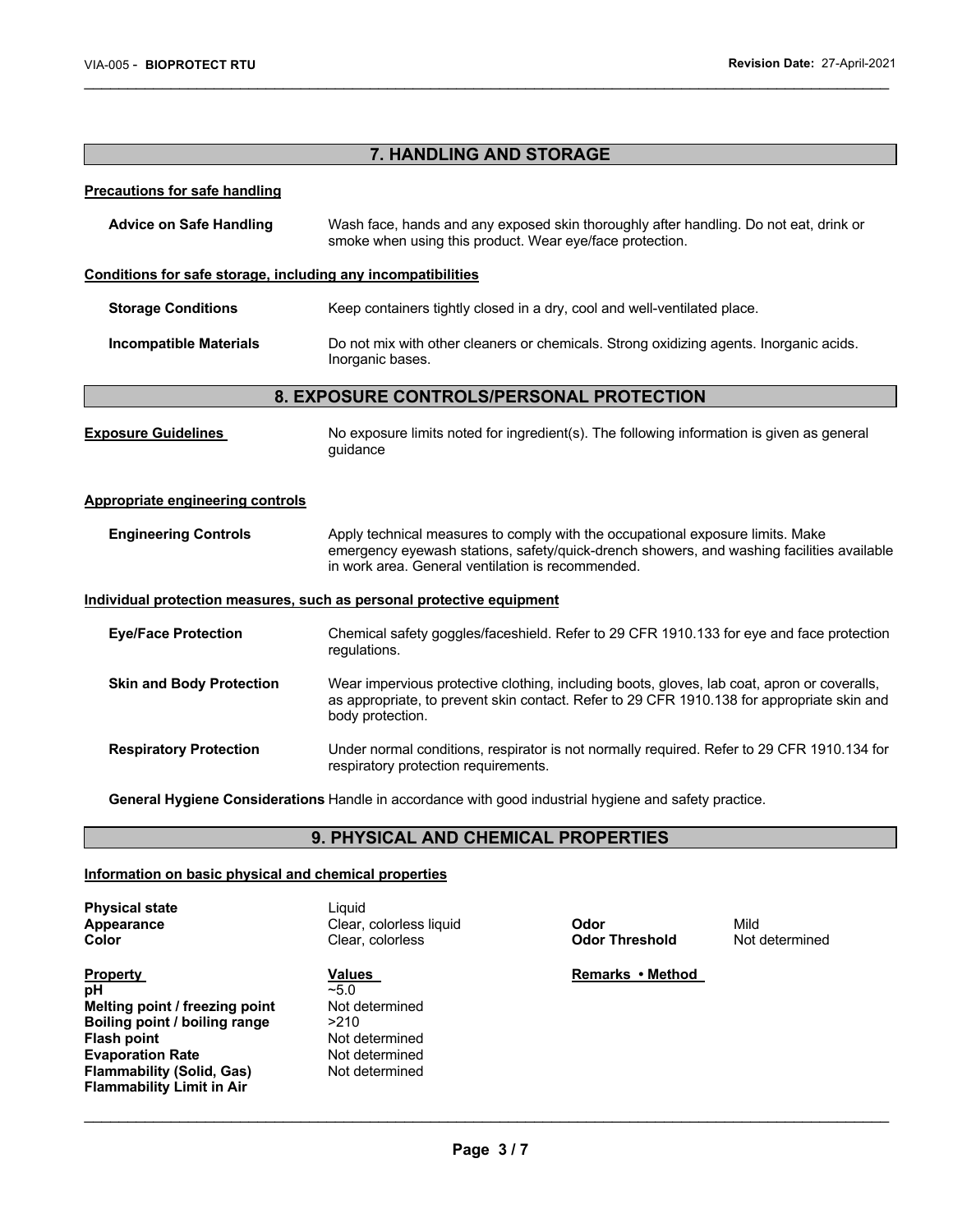\_\_\_\_\_\_\_\_\_\_\_\_\_\_\_\_\_\_\_\_\_\_\_\_\_\_\_\_\_\_\_\_\_\_\_\_\_\_\_\_\_\_\_\_\_\_\_\_\_\_\_\_\_\_\_\_\_\_\_\_\_\_\_\_\_\_\_\_\_\_\_\_\_\_\_\_\_\_\_\_\_\_\_\_\_\_\_\_\_\_\_\_\_ **Upper flammability or explosive limits**  Not determined **Lower flammability or explosive limits**  Not determined **Vapor Pressure M/A Vapor Density** N/A **Relative Density Water Solubility Not determined Solubility in other solvents** Not determined **Partition Coefficient Not determined**<br> **Autoignition temperature** Not determined **Autoignition temperature Decomposition temperature** Not determined **Kinematic viscosity Not determined Dynamic Viscosity Not determined Explosive Properties** Not determined **Oxidizing Properties Not determined** 

### **10. STABILITY AND REACTIVITY**

#### **Reactivity**

Not reactive under normal conditions.

#### **Chemical stability**

Stable under recommended storage conditions.

#### **Possibility of hazardous reactions**

None under normal processing.

**Hazardous Polymerization** Hazardous polymerization does not occur.

#### **Conditions to Avoid**

Excessive heat and fire. Keep from freezing.

#### **Incompatible materials**

Do not mix with other cleaners or chemicals. Strong oxidizing agents. Inorganic acids. Inorganic bases.

#### **Hazardous decomposition products**

None known based on information supplied.

### **11. TOXICOLOGICAL INFORMATION**

#### **Information on likely routes of exposure**

| <b>Product Information</b> |                                                                                                       |
|----------------------------|-------------------------------------------------------------------------------------------------------|
| <b>Eye Contact</b>         | May cause temporary irritation on eye contact.                                                        |
| <b>Skin Contact</b>        | Prolonged contact may cause redness and irritation.                                                   |
| <b>Inhalation</b>          | Under normal conditions of intended use, this material is not expected to be an inhalation<br>hazard. |
| Ingestion                  | May cause irritation of gastrointestinal tract.                                                       |

### **Component Information**

| Chemical name                                                                    | Oral LD50           | Dermal LD50          | <b>Inhalation LC50</b> |
|----------------------------------------------------------------------------------|---------------------|----------------------|------------------------|
| Dimethyloctadecyl <sup>[3-</sup><br>(trimethoxysilyl)propyl]ammonium<br>chloride | · 5000 mg/kg<br>Rat | 2000 mg/kg<br>Rabbit | (Rat) 1 h<br>2 mg/L    |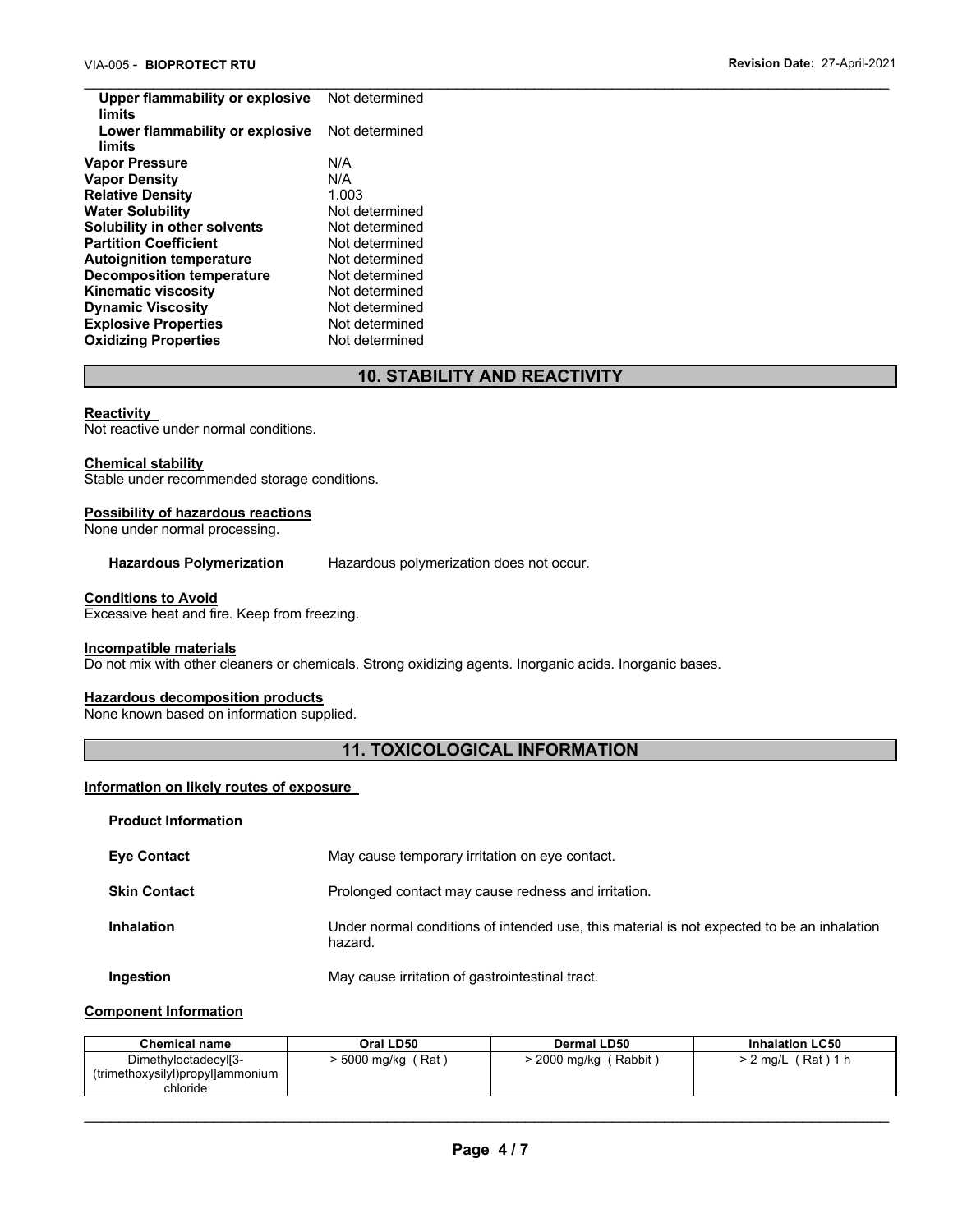#### \_\_\_\_\_\_\_\_\_\_\_\_\_\_\_\_\_\_\_\_\_\_\_\_\_\_\_\_\_\_\_\_\_\_\_\_\_\_\_\_\_\_\_\_\_\_\_\_\_\_\_\_\_\_\_\_\_\_\_\_\_\_\_\_\_\_\_\_\_\_\_\_\_\_\_\_\_\_\_\_\_\_\_\_\_\_\_\_\_\_\_\_\_ 27668-52-6

#### **Symptoms related to the physical, chemical and toxicological characteristics**

**Symptoms** Please see section 4 of this SDS for symptoms.

#### **Delayed and immediate effects as well as chronic effects from short and long-term exposure**

**Carcinogenicity** Based on the information provided, this product does not contain any carcinogens or potential carcinogens as listed by OSHA, IARC or NTP.

#### **Numerical measures of toxicity**

Not determined.

### **12. ECOLOGICAL INFORMATION**

#### **Ecotoxicity**

An environmental hazard cannot be excluded in the event of unprofessional handling or disposal.

#### **Persistence/Degradability**

Not determined.

#### **Bioaccumulation**

There is no data for this product.

#### **Mobility**

Not determined

#### **Other Adverse Effects**

Not determined

## **13. DISPOSAL CONSIDERATIONS Waste Treatment Methods Disposal of Wastes** Disposal should be in accordance with applicable regional, national and local laws and regulations. **Contaminated Packaging** Disposal should be in accordance with applicable regional, national and local laws and regulations. **14. TRANSPORT INFORMATION Note Please see current shipping paper for most up to date shipping information, including vertiles and proportion of Please see current shipping paper for most up to date shipping information, including** exemptions and special circumstances. **DOT** Not regulated **IATA** Not regulated **IMDG** Not regulated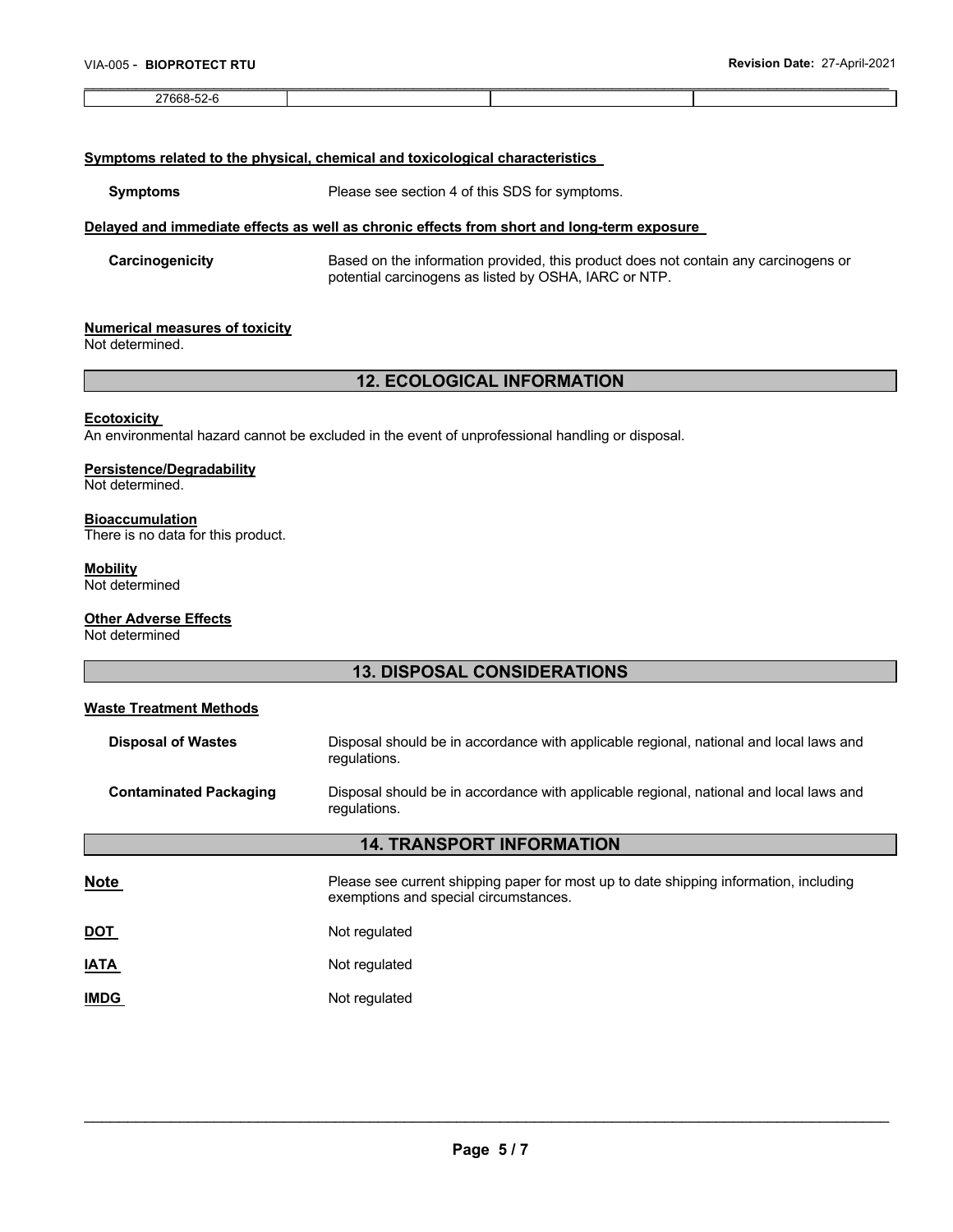### **15. REGULATORY INFORMATION**

\_\_\_\_\_\_\_\_\_\_\_\_\_\_\_\_\_\_\_\_\_\_\_\_\_\_\_\_\_\_\_\_\_\_\_\_\_\_\_\_\_\_\_\_\_\_\_\_\_\_\_\_\_\_\_\_\_\_\_\_\_\_\_\_\_\_\_\_\_\_\_\_\_\_\_\_\_\_\_\_\_\_\_\_\_\_\_\_\_\_\_\_\_

#### **International Inventories**

| <b>Chemical name</b>         | <b>TSCA TSCA Inventory DSL/NDSL EINECS/ELI</b> |            | <b>ENCS</b> | <b>IECSC</b> | <b>KECL</b> | <b>PICCS</b> | <b>AICS</b> |
|------------------------------|------------------------------------------------|------------|-------------|--------------|-------------|--------------|-------------|
|                              | <b>Status</b>                                  | <b>NCS</b> |             |              |             |              |             |
| Dimethyloctadecyl[3-         | <b>ACTIVE</b>                                  |            |             |              |             |              |             |
| (trimethoxysilyl)propyl]ammo |                                                |            |             |              |             |              |             |
| nium chloride                |                                                |            |             |              |             |              |             |

#### **Legend:**

*TSCA - United States Toxic Substances Control Act Section 8(b) Inventory* 

*DSL/NDSL - Canadian Domestic Substances List/Non-Domestic Substances List* 

*EINECS/ELINCS - European Inventory of Existing Chemical Substances/European List of Notified Chemical Substances* 

*ENCS - Japan Existing and New Chemical Substances* 

*IECSC - China Inventory of Existing Chemical Substances* 

*KECL - Korean Existing and Evaluated Chemical Substances* 

*PICCS - Philippines Inventory of Chemicals and Chemical Substances* 

*AICS - Australian Inventory of Chemical Substances* 

#### **US Federal Regulations**

#### **CERCLA**

This material, as supplied, does not contain any substances regulated as hazardous substances under the Comprehensive Environmental Response Compensation and Liability Act (CERCLA) (40 CFR 302) or the Superfund Amendments and Reauthorization Act (SARA) (40 CFR 355).

#### **SARA 313**

Section 313 of Title III of the Superfund Amendments and Reauthorization Act of 1986 (SARA). This product does not contain any chemicals which are subject to the reporting requirements of the Act and Title 40 of the Code of Federal Regulations, Part 372

#### **CWA (Clean Water Act)**

This product does not contain any substances regulated as pollutants pursuant to the Clean Water Act (40 CFR 122.21 and 40 CFR 122.42)

#### **EPA/FIFRA**

This chemical is a pesticide product registered by the United States Environmental Protection Agency and is subject to certain labeling requirements under federal pesticide law. These requirements differ from the classification criteria and hazard information required for safety data sheets (SDS), and for workplace labels of non-pesticide chemicals. The hazard information required on the pesticide label is reproduced below. The pesticide label also includes other important information, including directions for use.

CAUTION: this product is toxic to fish

#### **US State Regulations**

#### **California Proposition 65**

This product does not contain any Proposition 65 chemicals.

#### **U.S. State Right-to-Know Regulations**

This product does not contain any substances regulated under applicable state right-to-know regulations